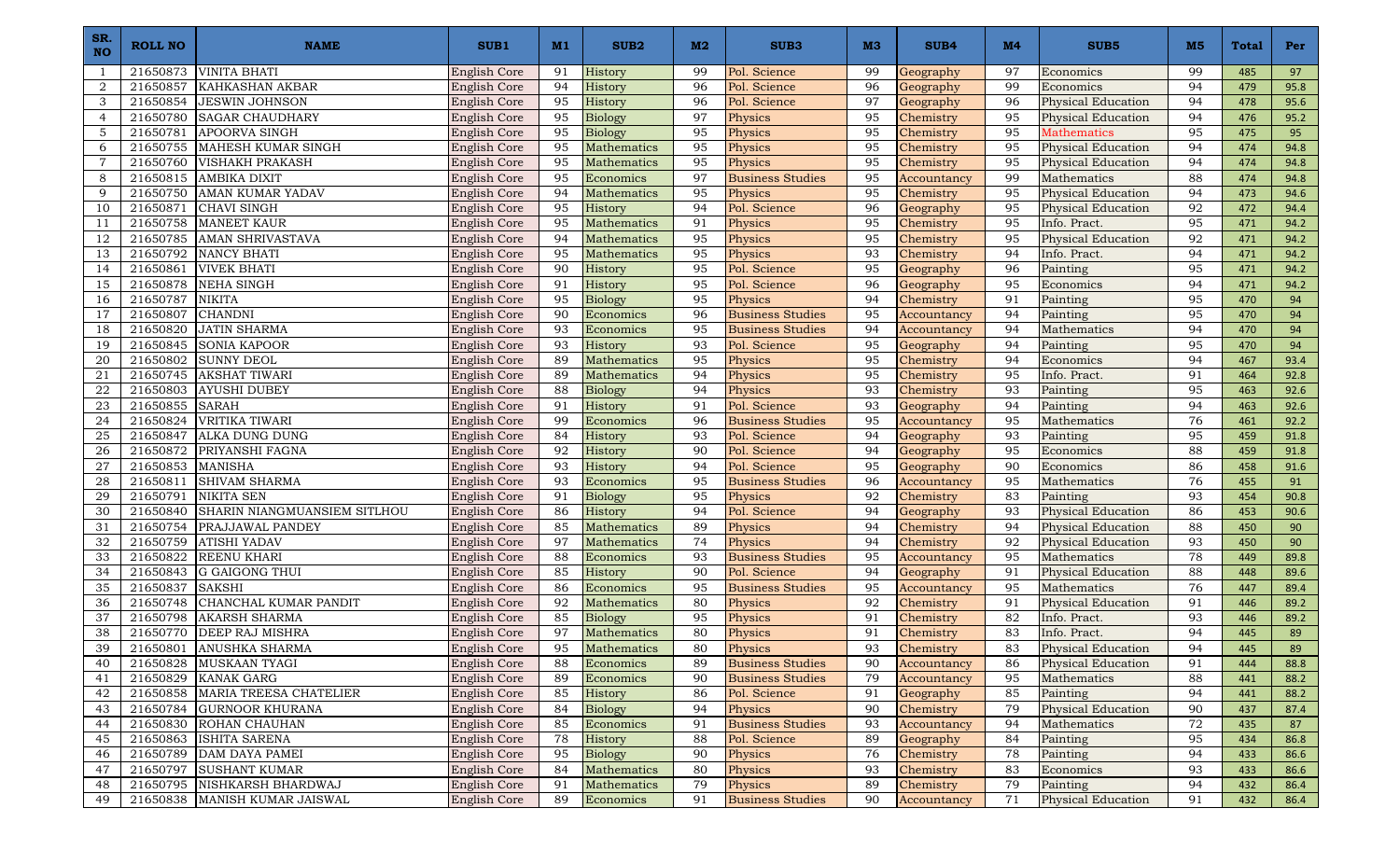| SR.<br><b>NO</b> | ROLL NO         | <b>NAME</b>                                      | SUB <sub>1</sub>             | M1       | SUB <sub>2</sub>         | M2       | SUB <sub>3</sub>        | M <sub>3</sub> | SUB4                     | M <sub>4</sub> | SUB <sub>5</sub>          | M <sub>5</sub> | <b>Total</b> | Per        |
|------------------|-----------------|--------------------------------------------------|------------------------------|----------|--------------------------|----------|-------------------------|----------------|--------------------------|----------------|---------------------------|----------------|--------------|------------|
| 50               | 21650827        | <b>NANDANI GOEL</b>                              | English Core                 | 89       | Economics                | 90       | <b>Business Studies</b> | 91             | Accountancy              | 91             | Mathematics               | 70             | 431          | 86.2       |
| 51               | 21650808        | <b>ASIF ALI</b>                                  | English Core                 | 80       | Economics                | 86       | <b>Business Studies</b> | 89             | Accountancy              | 82             | <b>Physical Education</b> | 91             | 428          | 85.6       |
| 52               | 21650804        | <b>AFTAB ALAM</b>                                | English Core                 | 71       | Mathematics              | 87       | Physics                 | 94             | Chemistry                | 93             | <b>Physical Education</b> | 82             | 427          | 85.4       |
| 53               | 21650844        | <b>UMRAWAT YADAV</b>                             | <b>English Core</b>          | 76       | History                  | 84       | Pol. Science            | 89             | Geography                | 84             | Painting                  | 94             | 427          | 85.4       |
| 54               | 21650836        | MANSI CHAUHAN                                    | English Core                 | 89       | Economics                | 93       | <b>Business Studies</b> | 83             | Accountancy              | 87             | Mathematics               | 74             | 426          | 85.2       |
| 55               | 21650834        | <b>DIWAKAR KUMAR YADAV</b>                       | <b>English Core</b>          | 89       | Economics                | 91       | <b>Business Studies</b> | 93             | Accountancy              | 91             | Mathematics               | 60             | 424          | 84.8       |
| 56               | 21650752        | NIHARIKA SHARMA                                  | English Core                 | 92       | Mathematics              | 65       | Physics                 | 87             | Chemistry                | 84             | Painting                  | 95             | 423          | 84.6       |
| 57               | 21650771        | <b>B JESMITA</b>                                 | English Core                 | 90       | Mathematics              | 78       | Physics                 | 87             | Chemistry                | 78             | Info. Pract.              | 90             | 423          | 84.6       |
| 58               | 21650783        | ANUJ                                             | <b>English Core</b>          | 86       | <b>Mathematics</b>       | 74       | Physics                 | 87             | Chemistry                | 80             | Painting                  | 95             | 422          | 84.4       |
| 59               | 21650799        | <b>SHAHNAZ KHATUN</b>                            | English Core                 | 87       | Biology                  | 81       | Physics                 | 80             | Chemistry                | 80             | Painting                  | 94             | 422          | 84.4       |
| 60               | 21650862        | <b>HIRA SHAMIM</b>                               | <b>English Core</b>          | 85       | History                  | 89       | Pol. Science            | 91             | Geography                | 90             | Economics                 | 67             | 422          | 84.4       |
| 61               | 21650775        | <b>DIVYANJALI SAXENA</b>                         | English Core                 | 83       | Biology                  | 80       | Physics                 | 80             | Chemistry                | 80             | Painting                  | 95             | 418          | 83.6       |
| 62               | 21650786        | <b>SHOAB ALAM</b>                                | English Core                 | 93       | Biology                  | 76       | Physics                 | 80             | Chemistry                | 78             | <b>Physical Education</b> | 91             | 418          | 83.6       |
| 63               | 21650762        | <b>MOHIT SARASWAT</b>                            | English Core                 | 91       | Mathematics              | 68       | Physics                 | 90             | Chemistry                | 78             | <b>Physical Education</b> | 90             | 417          | 83.4       |
| 64               | 21650765        | <b>HEMANT KUMAR</b>                              | <b>English Core</b>          | 78       | Mathematics              | 72       | Physics                 | 92             | Chemistry                | 82             | Painting                  | 93             | 417          | 83.4       |
| 65               | 21650776        | SHIVAM SHARMA                                    | English Core                 | $78\,$   | <b>Biology</b>           | 91       | Physics                 | 80             | Chemistry                | 79             | <b>Physical Education</b> | 88             | 416          | 83.2       |
| 66               | 21650805        | <b>VRISHA KAMBOJ</b>                             | <b>English Core</b>          | 90       | Biology                  | 92       | Physics                 | 78             | Chemistry                | 79             | Info. Pract.              | 76             | 415          | 83         |
| 67               | 21650869        | <b>SARISHMA SINGH</b>                            | English Core                 | 79       | History                  | 73       | Pol. Science            | 93             | Geography                | 83             | <b>Physical Education</b> | 83             | 411          | 82.2       |
| 68               | 21650761        | RISHABH RAJORIYA                                 | English Core                 | 83       | Mathematics              | 65       | Physics                 | 88             | Chemistry                | 79             | Painting                  | 95             | 410          | 82         |
| 69               | 21650856        | <b>HIMANSHI</b>                                  | English Core                 | 77       | History                  | 77       | Pol. Science            | 85             | Geography                | 83             | <b>Physical Education</b> | 82             | 404          | 80.8       |
| 70               | 21650875        | <b>LOVE PREET</b>                                | English Core                 | 74       | History                  | 72       | Pol. Science            | 78             | Geography                | 87             | Painting                  | 93             | 404          | 80.8       |
| 71               | 21650800        | POONAM GUPTA                                     | English Core                 | 79       | <b>Biology</b>           | 71       | Physics                 | 81             | Chemistry                | 79             | Painting                  | 93             | 403          | 80.6       |
| 72               | 21650833        | SIDDHARTH SINGH KUSHAWAHA                        | <b>English Core</b>          | 74       | Economics                | 89       | <b>Business Studies</b> | 78             | Accountancy              | 80             | Mathematics               | 80             | 401          | 80.2       |
| 73               | 21650852        | <b>RUDRAKSH MITTAL</b>                           | English Core                 | 76       | History                  | 84       | Pol. Science            | 70             | Geography                | 89             | <b>Physical Education</b> | 82             | 401          | 80.2       |
| 74               | 21650874        | <b>KHUSHI TYAGI</b>                              | English Core                 | 74       | History                  | 89       | Pol. Science            | 80             | Geography                | 79             | <b>Physical Education</b> | 79             | 401          | 80.2       |
| 75               | 21650865        | <b>VAIBHAV TOMAR</b>                             | <b>English Core</b>          | 78       | History                  | 73       | Pol. Science            | 84             | Geography                | 83             | <b>Physical Education</b> | 82             | 400          | 80         |
| 76               | 21650832        | <b>SHANTANU RANA</b>                             | <b>English Core</b>          | 84       | Economics                | 88       | <b>Business Studies</b> | 94             | Accountancy              | 74             | Mathematics               | 59             | 399          | 79.8       |
| 77               | 21650764        | <b>JASMINE RANI</b>                              | <b>English Core</b>          | 79       | Mathematics              | 64       | Physics                 | 81             | Chemistry                | 79             | Painting                  | 93             | 396          | 79.2       |
| 78               | 21650851        | <b>GAURI SHARMA</b>                              | English Core                 | 75       | History                  | 66       | Pol. Science            | 77             | Geography                | 84             | Painting                  | 94             | 396          | 79.2       |
| 79               | 21650788        | WILLIAM SURYAWANSHI                              | English Core                 | 82       | Biology                  | 73       | Physics                 | 76             | Chemistry                | 69             | Painting                  | 94             | 394          | 78.8       |
| 80               | 21650841        | LEISANGTHEM ALEX                                 | <b>English Core</b>          | 74       | History                  | 73       | Pol. Science            | 76             | Geography                | 76             | Painting                  | 94             | 393          | 78.6       |
| 81               | 21650756        | KUMKUM SHARMA                                    | <b>English Core</b>          | 88       | Mathematics              | 60       | Physics                 | 73             | Chemistry                | 78             | <b>Physical Education</b> | 91             | 390          | 78         |
| 82               | 21650763        | <b>ROHAN KUMAR</b>                               | English Core                 | 85       | Mathematics              | 68       | Physics                 | 85             | Chemistry                | 70             | <b>Physical Education</b> | 82             | 390          | 78         |
| 83               | 21650766        | NITI GAUTAM                                      | <b>English Core</b>          | 86       | Mathematics              | 67       | Physics                 | 74             | Chemistry                | 69             | Painting                  | 94             | 390          | 78         |
| 84               | 21650866        | <b>RUHANI</b>                                    | English Core                 | 79       | History                  | 70       | Pol. Science            | 76             | Geography                | 79             | <b>Physical Education</b> | 82             | 386          | 77.2       |
| 85               | 21650835        | PRIYANKA KUMARI                                  | English Core                 | 88       | Economics                | 69       | <b>Business Studies</b> | 78             | Accountancy              | 72             | <b>Physical Education</b> | 78             | 385          | 77         |
| 86               | 21650821        | <b>CHEENU KHARI</b>                              | English Core                 | 75       | Economics                | 72       | <b>Business Studies</b> | 79             | Accountancy              | 70             | <b>Physical Education</b> | 87             | 383          | 76.6       |
| 87               |                 | 21650794 AARYAN SHARMA<br>21650812 SHOBHNA SINGH | English Core                 | 88       | Mathematics<br>Economics | 63       | Physics                 | 75             | Chemistry<br>Accountancy | 68             | <b>Physical Education</b> | 88             | 382          | 76.4       |
| 88               |                 |                                                  | English Core                 | 84       |                          | 70       | <b>Business Studies</b> | 78             |                          | 78             | Mathematics               | 69             | 379          | 75.8       |
| 89               |                 | 21650749 SURAJ SINGH                             | English Core                 | 84       | Mathematics              | 64       | Physics                 | 77             | Chemistry                | 70             | <b>Physical Education</b> | 83             | 378          | 75.6       |
| 90               |                 | 21650774 SWARNIMA SINGH                          | English Core                 | 65       | <b>Biology</b>           | 69       | Physics                 | 80             | Chemistry                | 70             | Painting                  | 94             | 378          | 75.6       |
| 91               |                 | 21650842 KAJAL KUMARI<br>21650796 PRAKHAR DUBEY  | English Core                 | 69<br>83 | History<br>Mathematics   | 66<br>59 | Pol. Science<br>Physics | 69<br>75       | Geography<br>Chemistry   | 80<br>72       | Painting<br>Info. Pract.  | 94<br>86       | 378<br>375   | 75.6<br>75 |
| 92<br>93         |                 | 21650818 DEVANSHI BATRA                          | English Core<br>English Core | 85       | Economics                | 68       | <b>Business Studies</b> | 71             |                          | 63             | Physical Education        | 86             | 373          | 74.6       |
| 94               |                 | 21650768 ANISHA MONDAL                           | English Core                 | 88       | Mathematics              | 59       | Physics                 | 76             | Accountancy<br>Chemistry | 68             | Info. Pract.              | 81             | 372          | 74.4       |
| 95               |                 | 21650849 VERONICA TINGNEL THING                  | English Core                 | 65       | History                  | 73       | Pol. Science            | 71             | Geography                | 68             | Painting                  | 95             | 372          |            |
| 96               | 21650876 ROSHNI |                                                  | English Core                 | 75       | History                  | 61       | Pol. Science            | 71             | Geography                | 70             | Painting                  | 93             | 370          | 74.4<br>74 |
| 97               |                 | 21650793 PARVESH TOMAR                           | English Core                 | 72       | Mathematics              | 64       | Physics                 | 84             | Chemistry                | 70             | <b>Physical Education</b> | 78             | 368          | 73.6       |
| 98               |                 | 21650751 ARNAV KAUSHIK                           | English Core                 | 78       | Mathematics              | 64       | Physics                 | 77             | Chemistry                | 70             | <b>Physical Education</b> | 78             | 367          | 73.4       |
|                  |                 |                                                  |                              |          |                          |          |                         |                |                          |                |                           |                |              |            |